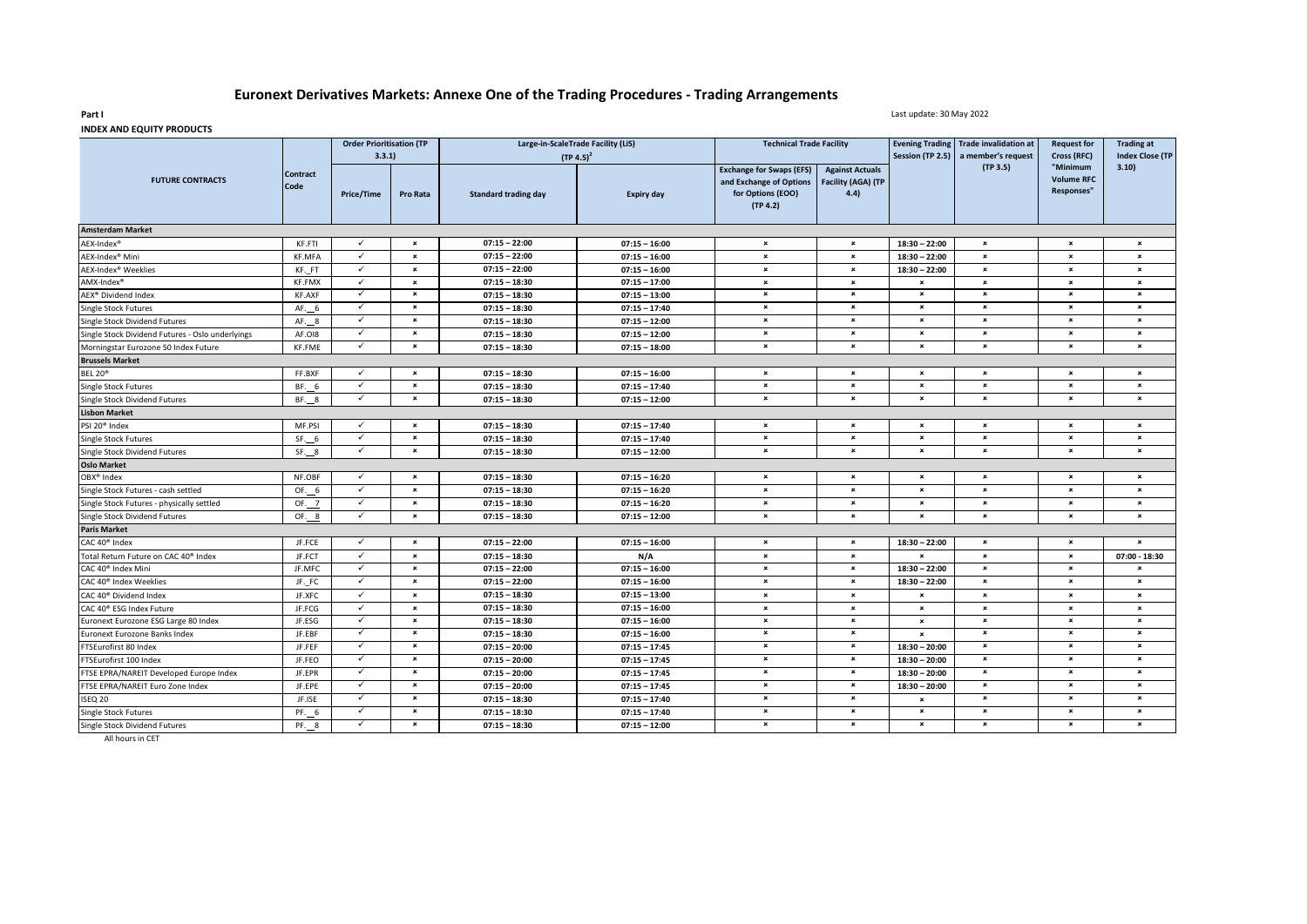## **INDEX AND EQUITY PRODUCTS**

|                                                                             | Contract<br>Code    | <b>Order Prioritisation (TP</b><br>3.3.1) |                | Large-in-ScaleTrade Facility (LiS)<br>$(TP 4.5)^2$ |                   | <b>Technical Trade Facility</b>                                                                    |                                                      |                           | Evening Trading Trade invalidation at<br>Session (TP 2.5) a member's request | <b>Request for</b><br>Cross (RFC)           | <b>Trading at</b><br><b>Index Close (TP</b> |
|-----------------------------------------------------------------------------|---------------------|-------------------------------------------|----------------|----------------------------------------------------|-------------------|----------------------------------------------------------------------------------------------------|------------------------------------------------------|---------------------------|------------------------------------------------------------------------------|---------------------------------------------|---------------------------------------------|
| <b>OPTIONS CONTRACTS</b>                                                    |                     | <b>Price/Time</b>                         | Pro Rata       | <b>Standard trading day</b>                        | <b>Expiry day</b> | <b>Exchange for Swaps</b><br>(EFS) and Exchange of<br><b>Options for Options (EOO)</b><br>(TP 4.2) | <b>Against Actuals</b><br>Facility (AGA) (TP<br>4.4) |                           | (TP 3.5)                                                                     | "Minimum<br><b>Volume RFC</b><br>Responses" | 3.10)                                       |
| <b>Amsterdam Market</b>                                                     |                     |                                           |                |                                                    |                   |                                                                                                    |                                                      |                           |                                                                              |                                             |                                             |
| AEX-Index <sup>®</sup>                                                      | KO.AEX              | $\checkmark$                              | $\pmb{\times}$ | $07:15 - 18:30$                                    | $07:15 - 16:00$   | $\pmb{\times}$                                                                                     | $\pmb{\times}$                                       | $\pmb{\times}$            | $\checkmark$                                                                 | 09:01 - 17:30<br>(1)                        | $\pmb{\times}$                              |
| AEX-Index <sup>®</sup> Daily                                                | KO.A                | $\checkmark$                              | $\pmb{\times}$ | $07:15 - 18:30$                                    | $07:15 - 16:00$   | $\pmb{\times}$                                                                                     | $\pmb{\times}$                                       | $\pmb{\times}$            | $\checkmark$                                                                 | 09:01 - 17:30<br>(1)                        | $\pmb{\times}$                              |
| AEX-Index <sup>®</sup> Weekly                                               | KO.AX_              | ✓                                         | $\pmb{\times}$ | $07:15 - 18:30$                                    | $07:15 - 16:00$   | $\pmb{\times}$                                                                                     | $\pmb{\times}$                                       | $\pmb{\times}$            | ✓                                                                            | 09:01 - 17:30<br>(1)                        | $\pmb{\times}$                              |
| AEX-Index <sup>®</sup> Mini                                                 | KO.MOA              | $\checkmark$                              | $\pmb{\times}$ | $07:15 - 18:30$                                    | $07:15 - 16:00$   | $\pmb{\times}$                                                                                     | $\pmb{\times}$                                       | $\pmb{\times}$            | $\checkmark$                                                                 | 09:01 - 17:30<br>(1)                        | $\pmb{\times}$                              |
| PSI 20 <sup>®</sup> Index                                                   | KO.PSX              | $\checkmark$                              | $\pmb{\times}$ | $07:15 - 18:30$                                    | $07:15 - 17:30$   | $\pmb{\times}$                                                                                     | $\pmb{\times}$                                       | $\pmb{\times}$            | $\checkmark$                                                                 | 09:01 - 17:30<br>(1)                        | $\pmb{\times}$                              |
| Individual Equity Options                                                   | AO.                 | $\pmb{\times}$                            | $\checkmark$   | $07:15 - 18:30$                                    | $07:15 - 17:30$   | $\pmb{\times}$                                                                                     | $\pmb{\times}$                                       | $\pmb{\times}$            | $\checkmark$                                                                 | 09:01 - 17:30<br>(1)                        | $\pmb{\times}$                              |
| Individual Equity Weekly Options                                            | AO.1/2<br>$/4$ /5   | $\pmb{\times}$                            | $\checkmark$   | $07:15 - 18:30$                                    | $07:15 - 17:30$   | $\pmb{\times}$                                                                                     | $\pmb{\times}$                                       | $\boldsymbol{\mathsf{x}}$ | $\checkmark$                                                                 | 09:01 - 17:30<br>(1)                        | $\pmb{\times}$                              |
| <b>ETF Options</b>                                                          | AO.                 | $\pmb{\times}$                            | $\checkmark$   | $07:15 - 18:30$                                    | $07:15 - 17:30$   | $\pmb{\times}$                                                                                     | $\pmb{\times}$                                       | $\pmb{\times}$            | $\checkmark$                                                                 | 09:06 - 17:30<br>(1)                        | $\pmb{\times}$                              |
| Individual Equity Options on German underlyings                             | AO.                 | $\pmb{\times}$                            | $\checkmark$   | $07:15 - 18:30$                                    | $07:15 - 17:30$   | $\pmb{\times}$                                                                                     | $\pmb{\times}$                                       | $\pmb{\times}$            | $\checkmark$                                                                 | 09:01 - 17:30<br>(1)                        | $\pmb{\times}$                              |
| <b>Brussels Market</b>                                                      |                     |                                           |                |                                                    |                   |                                                                                                    |                                                      |                           |                                                                              |                                             |                                             |
| BEL 20 <sup>®</sup> Index                                                   | FO.BEL              | $\checkmark$                              | $\pmb{\times}$ | $07:15 - 18:30$                                    | $07:15 - 16:00$   | $\pmb{\times}$                                                                                     | $\pmb{\times}$                                       | $\pmb{\times}$            | $\checkmark$                                                                 | 09:01 - 17:30<br>(1)                        | $\pmb{\times}$                              |
| <b>Individual Equity Options</b>                                            | BO.                 | $\pmb{\times}$                            | $\checkmark$   | $07:15 - 18:30$                                    | $07:15 - 17:30$   | $\pmb{\times}$                                                                                     | $\pmb{\times}$                                       | $\pmb{\times}$            | $\checkmark$                                                                 | 09:01 - 17:30<br>(1)                        | $\pmb{\times}$                              |
| Individual Equity Weekly Options                                            | B0.1/2<br>$/4$ $/5$ | $\pmb{\times}$                            | $\checkmark$   | $07:15 - 18:30$                                    | $07:15 - 17:30$   | $\pmb{\times}$                                                                                     | $\pmb{\times}$                                       | $\pmb{\times}$            | $\checkmark$                                                                 | 09:01 - 17:30<br>(1)                        | $\pmb{\times}$                              |
| <b>Oslo Market</b>                                                          |                     |                                           |                |                                                    |                   |                                                                                                    |                                                      |                           |                                                                              |                                             |                                             |
| OBX <sup>®</sup> Index                                                      | NF.OBX              | $\checkmark$                              | $\pmb{\times}$ | $07:15 - 18:30$                                    | $07:15 - 16:20$   | $\pmb{\times}$                                                                                     | $\pmb{\times}$                                       | $\pmb{\times}$            | $\pmb{\times}$                                                               | $09:01 - 16:20$<br>(1)                      | $\pmb{\times}$                              |
| <b>Individual Equity Options</b>                                            | 00.                 | $\checkmark$                              | $\pmb{\times}$ | $07:15 - 18:30$                                    | $07:15 - 16:20$   | $\pmb{\times}$                                                                                     | $\pmb{\times}$                                       | $\pmb{\times}$            | $\pmb{\times}$                                                               | 09:01 - 16:20                               | $\pmb{\times}$                              |
| <b>Paris Market</b>                                                         |                     |                                           |                |                                                    |                   |                                                                                                    |                                                      |                           |                                                                              | (1)                                         |                                             |
| CAC 40 <sup>®</sup> Index                                                   | JO.PXA              | $\checkmark$                              | $\pmb{\times}$ | $07:15 - 18:30$                                    | $07:15 - 16:00$   | $\pmb{\times}$                                                                                     | $\pmb{\times}$                                       | $\pmb{\times}$            | $\checkmark$                                                                 | 09:00 - 17:30<br>(1)                        | $\pmb{\times}$                              |
| CAC 40 <sup>®</sup> Index Weekly                                            | JO. PX              | $\checkmark$                              | $\pmb{\times}$ | $07:15 - 18:30$                                    | $07:15 - 16:00$   | $\pmb{\times}$                                                                                     | $\pmb{\times}$                                       | $\pmb{\times}$            | $\checkmark$                                                                 | 09:00 - 17:30<br>(1)                        | $\pmb{\times}$                              |
| Euronext Paris American Style Equity Options<br>(Contract size: 100 shares) | $PO.$ 1             | $\pmb{\times}$                            | $\checkmark$   | $07:15 - 18:30$                                    | $07:15 - 17:30$   | $\pmb{\times}$                                                                                     | $\pmb{\times}$                                       | $\pmb{\times}$            | $\checkmark$                                                                 | 09:01 - 17:30<br>(1)                        | $\pmb{\times}$                              |
| Euronext Eurozone ESG Large 80 Index Options                                | JO.ESO              | $\checkmark$                              | $\pmb{\times}$ | $07:15 - 18:30$                                    | $07:15 - 16:00$   | $\pmb{\times}$                                                                                     | $\pmb{\times}$                                       | $\mathbf{x}$              | $\pmb{\times}$                                                               | 09:01 - 17:30<br>(1)                        | $\pmb{\times}$                              |
| Euronext Eurozone ESG Large 80 Index Mini Options                           | JO.MSO              | $\checkmark$                              | $\pmb{\times}$ | $07:15 - 18:30$                                    | $07:15 - 16:00$   | $\pmb{\times}$                                                                                     | $\pmb{\times}$                                       | $\boldsymbol{\mathsf{x}}$ | $\pmb{\times}$                                                               | 09:01 - 17:30<br>(1)                        | $\pmb{\times}$                              |
| Individual Equity Weekly Options                                            | PO.1 / 2<br>$/4$ /5 | $\pmb{\times}$                            | $\checkmark$   | $07:15 - 18:30$                                    | $07:15 - 17:30$   | $\pmb{\times}$                                                                                     | $\pmb{\times}$                                       | $\pmb{\times}$            | $\checkmark$                                                                 | 09:01 - 17:30<br>(1)                        | $\pmb{\times}$                              |
| Euronext Paris European Style Equity Options<br>(Contract size: 10 shares)  | PO.2/3/<br>$-9$     | $\pmb{\times}$                            | ✓              | $07:15 - 18:30$                                    | $07:15 - 17:30$   | $\pmb{\times}$                                                                                     | $\pmb{\times}$                                       | $\pmb{\times}$            | $\checkmark$                                                                 | 09:01 - 17:30<br>(1)                        | $\pmb{\times}$                              |
| Euronext Eurozone Banks Index                                               | JF.EBO              | $\checkmark$                              | $\pmb{\times}$ | $07:15 - 18:30$                                    | $07:15 - 16:00$   | $\boldsymbol{\mathsf{x}}$                                                                          | $\boldsymbol{\mathsf{x}}$                            | $\boldsymbol{\mathsf{x}}$ |                                                                              | $09:01 - 17:30$                             | $\overline{\mathbf{x}}$                     |

All hours in CET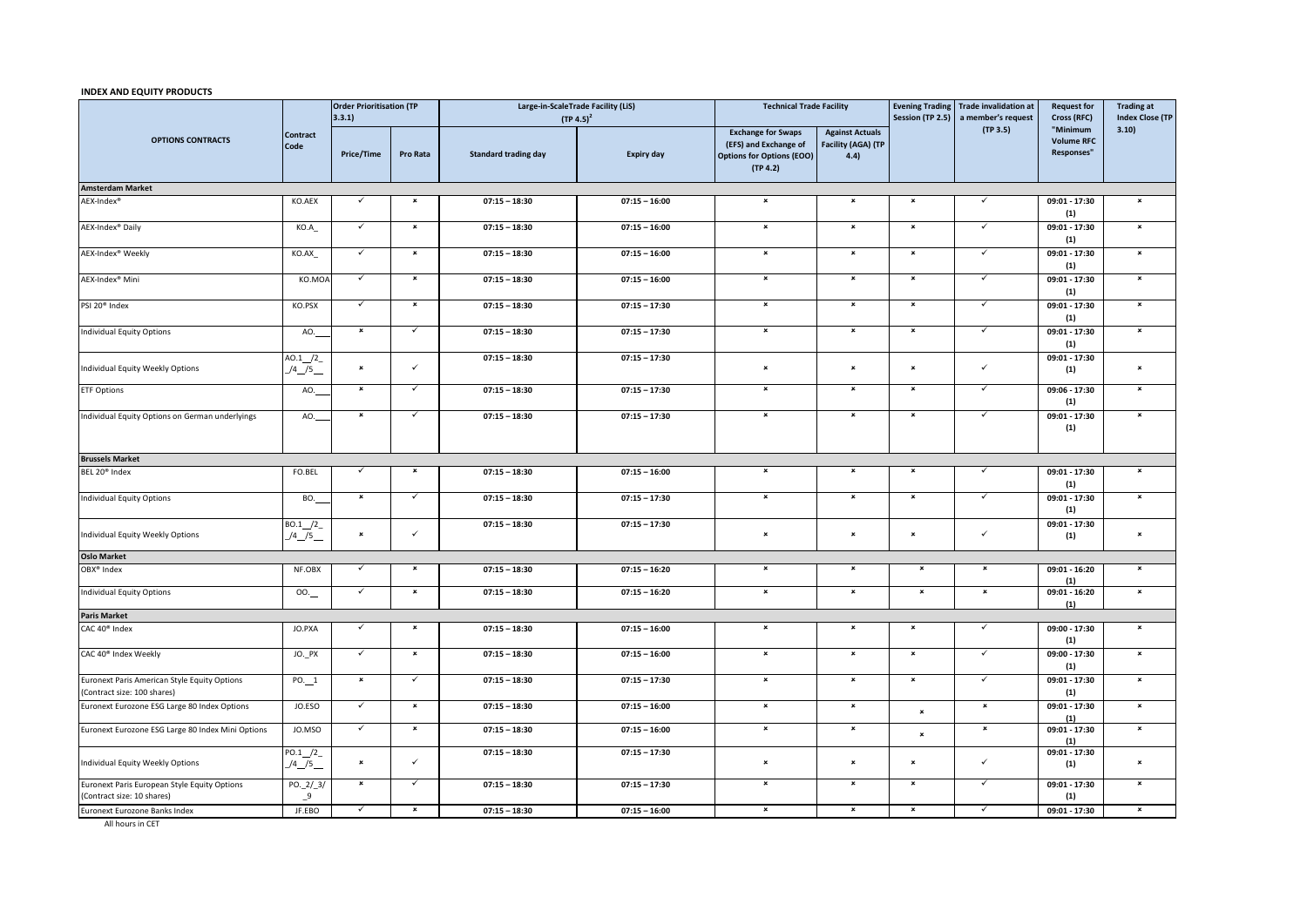**COMMODITY PRODUCTS**

|                                           | <b>Contract</b><br>Code | <b>Order Prioritisation (TP</b><br>3.3.1 |                | Large-in-ScaleTrade Facility (LiS)<br>$(TP 4.5)^2$ |                   | <b>Technical Trade Facility</b>                                                                    |                                                             | <b>Evening Trading</b><br>Session (TP 2.5) | <b>Trade invalidation at</b><br>a member's request | <b>Request for</b><br>Cross (RFC)           | <b>Trading at</b><br><b>Index Close (TP</b> |
|-------------------------------------------|-------------------------|------------------------------------------|----------------|----------------------------------------------------|-------------------|----------------------------------------------------------------------------------------------------|-------------------------------------------------------------|--------------------------------------------|----------------------------------------------------|---------------------------------------------|---------------------------------------------|
| <b>FUTURE CONTRACTS</b>                   |                         | <b>Price/Time</b>                        | Pro Rata       | <b>Standard trading day</b>                        | <b>Expiry day</b> | <b>Exchange for Swaps (EFS)</b><br>and Exchange of Options<br>for Options (EOO)<br>(TP 4.2)        | <b>Against Actuals</b><br><b>Facility (AGA) (TP</b><br>4.4) |                                            | (TP 3.5)                                           | "Minimum<br><b>Volume RFC</b><br>Responses" | 3.10)                                       |
| <b>Paris Market</b>                       |                         |                                          |                |                                                    |                   |                                                                                                    |                                                             |                                            |                                                    |                                             |                                             |
| Milling Wheat                             | YF.EBM                  | $\checkmark$                             | $\pmb{\times}$ | $10:45 - 18:30$                                    | $10:45 - 18:30$   | $10:45 - 18:30$                                                                                    | $10:45 - 18:30$                                             |                                            |                                                    | $\pmb{\times}$                              | $\pmb{\times}$                              |
| Rapeseed                                  | YF.ECO                  | $\checkmark$                             | $\pmb{\times}$ | $10:45 - 18:30$                                    | $10:45 - 18:30$   | $10:45 - 18:30$                                                                                    | $10:45 - 18:30$                                             | $\boldsymbol{\mathsf{x}}$                  | $\checkmark$                                       | $\pmb{\times}$                              | $\pmb{\times}$                              |
| Corn                                      | YF.EMA                  | $\checkmark$                             | $\pmb{\times}$ | $10:45 - 18:30$                                    | $10:45 - 18:30$   | $10:45 - 18:30$                                                                                    | $10:45 - 18:30$                                             |                                            |                                                    | $\pmb{\times}$                              | $\pmb{\times}$                              |
| Rapeseed Meal                             | YF.RSM                  | $\checkmark$                             | $\pmb{\times}$ | $10:45 - 18:30$                                    | $10:45 - 18:30$   | $10:45 - 18:30$                                                                                    | $10:45 - 18:30$                                             | $\boldsymbol{\mathsf{x}}$                  | $\checkmark$                                       | $\pmb{\times}$                              | $\pmb{\times}$                              |
| Rapeseed Oil                              | YF.RSO                  | $\checkmark$                             | $\pmb{\times}$ | $10:45 - 18:30$                                    | $10:45 - 18:30$   | $10:45 - 18:30$                                                                                    | $10:45 - 18:30$                                             | $\boldsymbol{\mathsf{x}}$                  | $\checkmark$                                       | $\pmb{\times}$                              | $\pmb{\times}$                              |
| <b>Residential Wood Pellets</b>           | YF.RWP                  | $\checkmark$                             | $\pmb{\times}$ | $10:45 - 18:30$                                    | $10:45 - 18:30$   | $10:45 - 18:30$                                                                                    | $10:45 - 18:30$                                             | $\boldsymbol{\mathsf{x}}$                  | $\checkmark$                                       | $\pmb{\times}$                              | $\pmb{\times}$                              |
| Nitrogen Fertiliser Solution UAN30        | YF.UAN                  | $\checkmark$                             | $\pmb{\times}$ | $10:45 - 18:30$                                    | $10:45 - 18:30$   | $10:45 - 18:30$                                                                                    | $10:45 - 18:30$                                             | $\pmb{\times}$                             |                                                    | $\pmb{\times}$                              | $\pmb{\times}$                              |
| Paris Real Estate                         | JF.PRE                  | $\checkmark$                             | $\pmb{\times}$ | 09:00 - 17:30                                      | 09:00 - 17:30     | 09:00 - 17:30                                                                                      | $\pmb{\times}$                                              | $\pmb{\times}$                             | $\checkmark$                                       | $\pmb{\times}$                              | $\pmb{\times}$                              |
| European Durum Wheat Futures <sup>8</sup> | YF.EDW                  | $\checkmark$                             | $\pmb{\times}$ | $10:45 - 18:30$                                    | $10:45 - 18:30$   | $10:45 - 18:30$                                                                                    | $10:45 - 18:30$                                             | $\boldsymbol{\mathsf{x}}$                  | $\checkmark$                                       | $\pmb{\times}$                              | $\pmb{\times}$                              |
| <b>Amsterdam Market</b>                   |                         |                                          |                |                                                    |                   |                                                                                                    |                                                             |                                            |                                                    |                                             |                                             |
| Skimmed Milk Powder                       | R.SMP                   | $\checkmark$                             | $\pmb{\times}$ | $\pmb{\times}$                                     | $\ast$            | $09:00 - 18:00$                                                                                    | $09:00 - 18:00$                                             | $\pmb{\times}$                             | $\checkmark$                                       | $\pmb{\times}$                              | $\pmb{\times}$                              |
| <b>Unsalted Lactic Butter</b>             | R.ULB                   | $\checkmark$                             | $\pmb{\times}$ | $\pmb{\times}$                                     | $\star$           | $09:00 - 18:00$                                                                                    | $09:00 - 18:00$                                             | $\pmb{\times}$                             | ✓                                                  | $\pmb{\times}$                              | $\pmb{\times}$                              |
| Sweet Whey Food Grade Powder              | R.WFP                   | $\checkmark$                             | $\pmb{\times}$ | $\pmb{\times}$                                     | $\star$           | $09:00 - 18:00$                                                                                    | $09:00 - 18:00$                                             | $\pmb{\times}$                             | $\checkmark$                                       | $\pmb{\times}$                              | $\pmb{\times}$                              |
|                                           |                         | <b>Order Prioritisation (TP</b><br>3.3.1 |                | Large-in-ScaleTrade Facility (LiS)<br>$(TP 4.5)^2$ |                   | <b>Technical Trade Facility</b>                                                                    |                                                             | <b>Evening Trading</b><br>Session (TP 2.5) | <b>Trade invalidation at</b><br>a member's request | <b>Request for</b><br>Cross (RFC)           | <b>Trading at</b>                           |
| <b>OPTION CONTRACTS</b>                   | <b>Contract</b><br>Code | <b>Price/Time</b>                        | Pro Rata       | <b>Standard trading day</b>                        | <b>Expiry day</b> | <b>Exchange for Swaps</b><br>(EFS) and Exchange of<br><b>Options for Options (EOO)</b><br>(TP 4.2) | <b>Against Actuals</b><br>Facility (AGA) (TP<br>4.4)        | (TP 3.5)                                   | "Minimum<br><b>Volume RFC</b><br>Responses"        | <b>Index Close (TP</b><br>3.10              |                                             |
| <b>Paris Market</b>                       |                         |                                          |                |                                                    |                   |                                                                                                    |                                                             |                                            |                                                    |                                             |                                             |
| <b>Milling Wheat</b>                      | YO.OBM                  | $\checkmark$                             | $\pmb{\times}$ | $\pmb{\times}$                                     | $\pmb{\times}$    | $10:45 - 18:30$                                                                                    | $\pmb{\times}$                                              |                                            |                                                    | $10:45 - 18:30$<br>(50)                     | $\pmb{\times}$                              |
| Rapeseed                                  | YO.OCO                  | $\checkmark$                             | $\pmb{\times}$ | $\pmb{\times}$                                     | $\pmb{\times}$    | $10:45 - 18:30$                                                                                    | $\pmb{\times}$                                              | $\boldsymbol{\mathsf{x}}$                  |                                                    | $10:45 - 18:30$<br>(50)                     | $\pmb{\times}$                              |
| Corn                                      | YO.OMA                  | $\checkmark$                             | $\pmb{\times}$ | $\pmb{\times}$                                     | $\pmb{\times}$    | $10:45 - 18:30$                                                                                    | $\pmb{\times}$                                              | $\pmb{\times}$                             |                                                    | $10:45 - 18:30$<br>(50)                     | $\pmb{\times}$                              |
| Rapeseed Meal                             | YO.OSM                  | $\checkmark$                             | $\pmb{\times}$ | $\pmb{\times}$                                     | $\pmb{\times}$    | $10:45 - 18:30$                                                                                    | $\pmb{\times}$                                              | $\pmb{\times}$                             |                                                    | $10:45 - 18:30$<br>(50)                     | $\pmb{\times}$                              |
| Rapeseed Oil                              | YO.OSO                  | $\checkmark$                             | $\pmb{\times}$ | $\mathbf{x}$                                       | $\pmb{\times}$    | $10:45 - 18:30$                                                                                    | $\pmb{\times}$                                              |                                            |                                                    | $10:45 - 18:30$<br>(50)                     | $\pmb{\times}$                              |

All hours in CET

**Notes**

1. While the trade invalidation at a Member's request facility is restricted to options contracts, an exception is made for futures contracts which have been executed as cross transactions or wholesale trades, for which th

2. Minimum volume thresholds apply to Large-in-Scale Trade Facility, whether done on an outright or a strategy. The minimum volume thresholds are published on the Euronext website in the document: Euronext LIS thresholds. This document contains the thresholds for immediate publication "LIS pre-trade".

3: RFC (Commodities): In relation to RFC responses at the same price as the RFC Initiator price, responders will share a pick up percentage of up to 25%.

4: RFC (Equity and Index Options): In relation to RFC responses at the same price as the RFC Initiator price, responders will share a pick up percentage of up to 60%.

5. RFC response period: 6 seconds (Commodities) and 150 milliseconds (Equity and Index Options).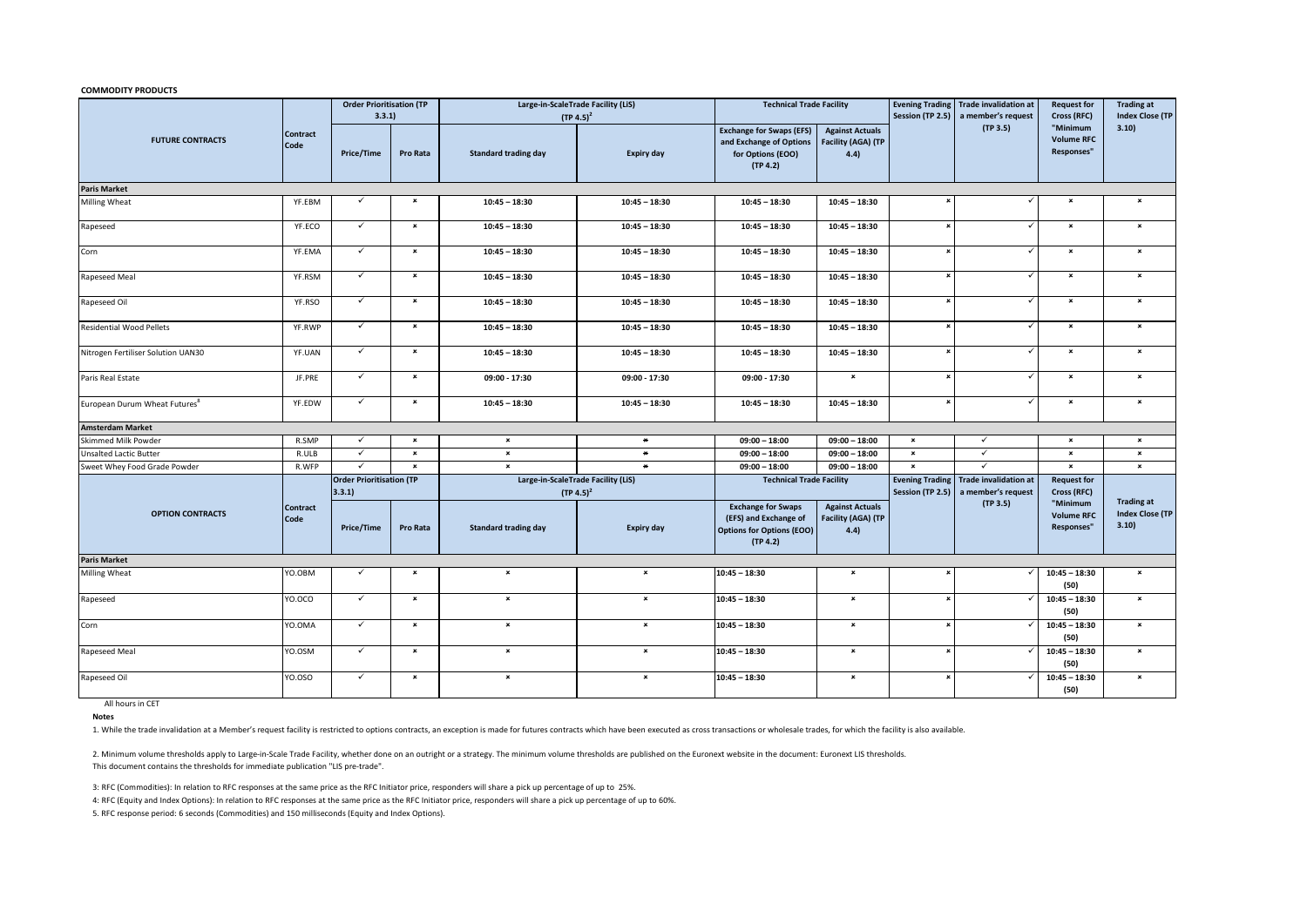6. Daily Settlement price (TP2.2): the Official Closing Price method is used for Single Stock Futures Contracts (all Markets) and AEX®, CAC 40® and PSI 20® Index Futures Contracts (respectively, the Amsterdam, Paris and Li Contracts.

7. The minimum tick size on LiS can be lower than COB

8. Trading in the European Durum Wheat Futures will initially be kept suspended. The first tradable date will be announced by notice in due course.

9. Euronext validates all trades against one of the price methods below: